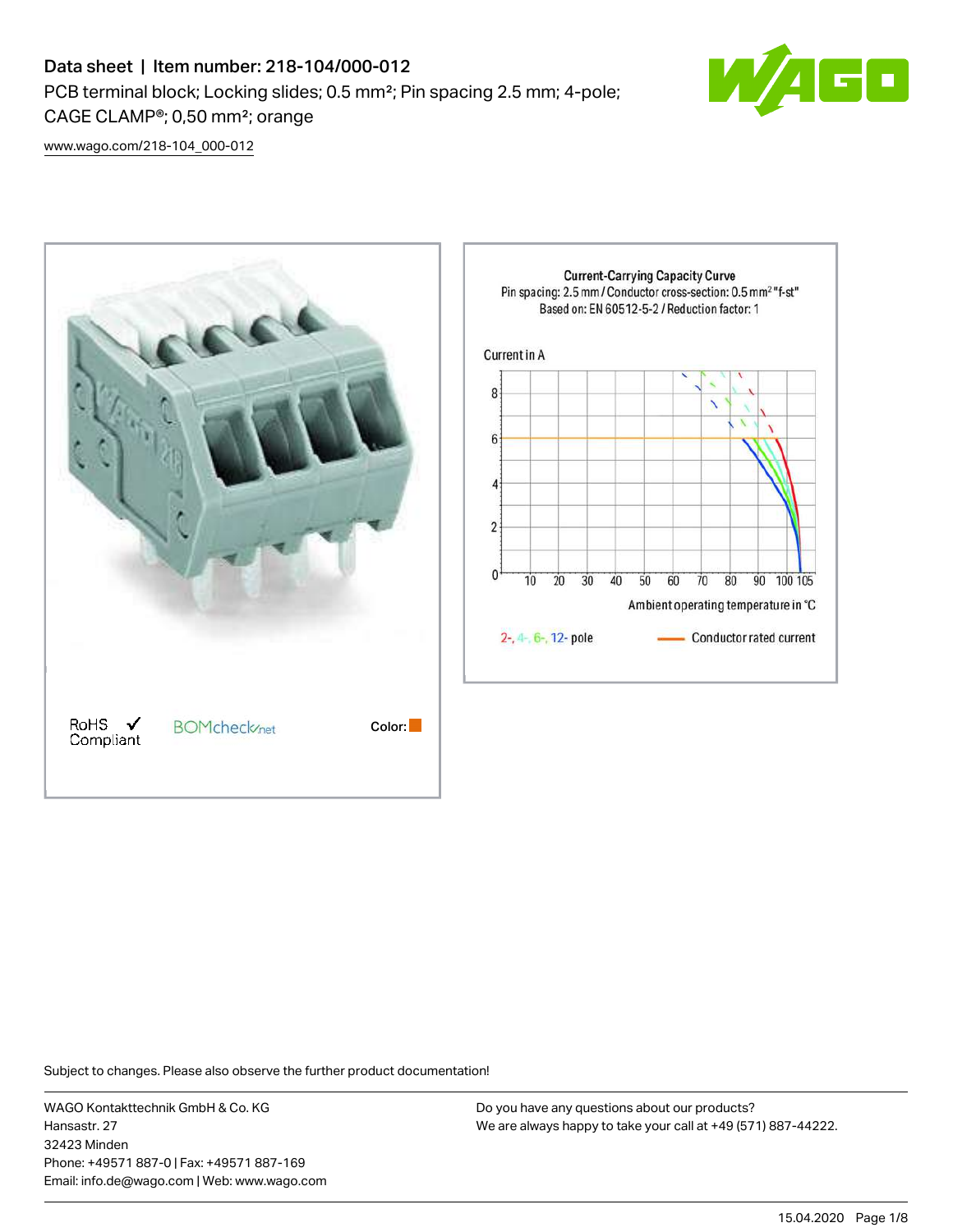



#### Item description

- П Terminal strips are just 8.1 mm tall and feature an innovative, locking slide-actuated CAGE CLAMP®
- $\blacksquare$ Several clamping units can be held open simultaneously
- П Easily terminate stranded conductors in

tight spaces (e.g., bus connectors)

## Data Electrical data

## Ratings per IEC/EN 60664-1

| Ratings per                     | IEC/EN 60664-1 |
|---------------------------------|----------------|
| Rated voltage (III / 3)         | 80 V           |
| Rated impulse voltage (III / 3) | $2.5$ kV       |
| Rated voltage (III / 2)         | 160 V          |
| Rated impulse voltage (III / 2) | $2.5$ kV       |
| Rated voltage (II / 2)          | 320 V          |
| Rated impulse voltage (II / 2)  | $2.5$ kV       |
| Rated current                   | 6A             |

Subject to changes. Please also observe the further product documentation!

WAGO Kontakttechnik GmbH & Co. KG Hansastr. 27 32423 Minden Phone: +49571 887-0 | Fax: +49571 887-169 Email: info.de@wago.com | Web: www.wago.com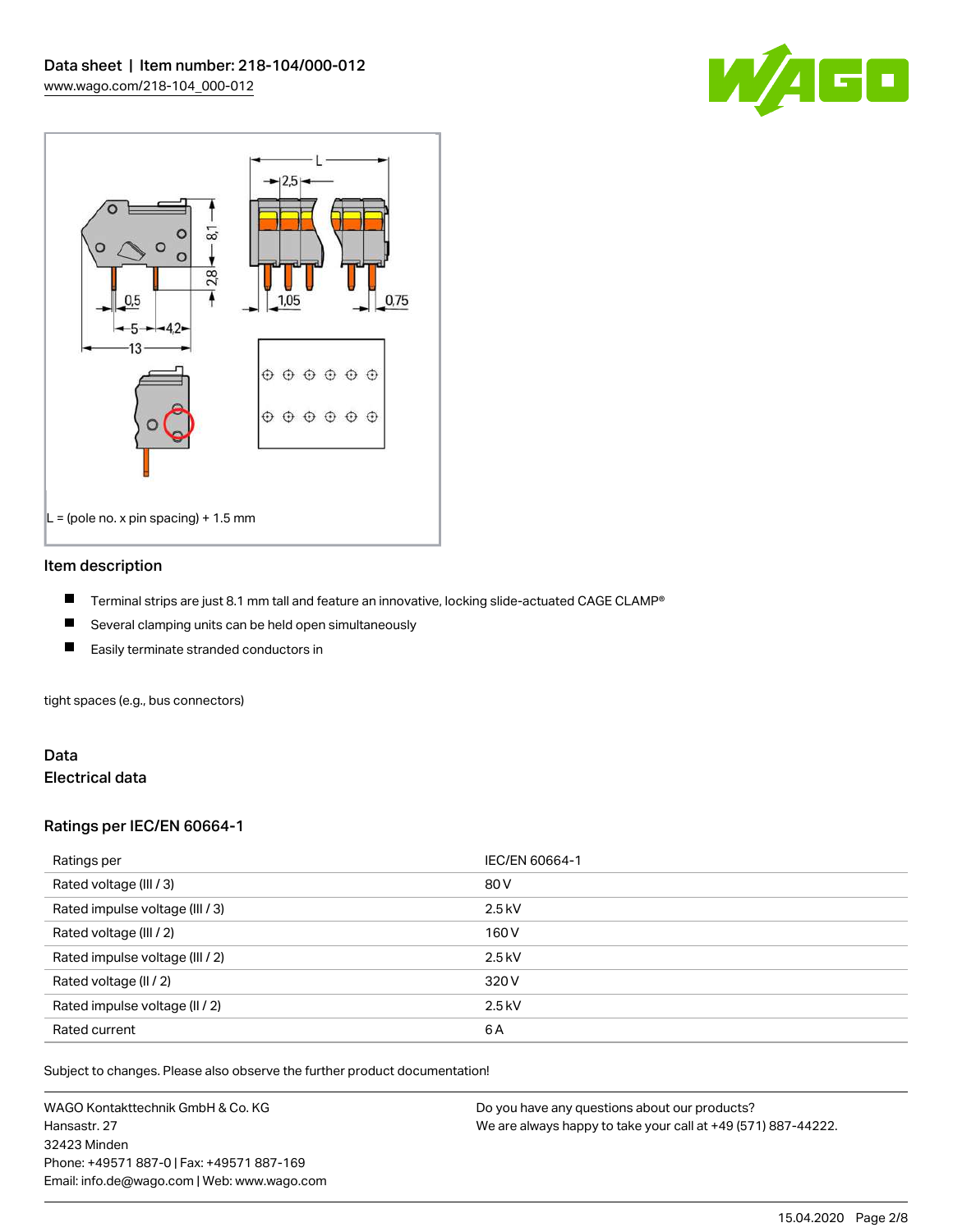

Legend (ratings) (III / 2) ≙ Overvoltage category III / Pollution degree 2

## Approvals per UL 1059

| Rated voltage UL (Use Group B) | 150 V   |
|--------------------------------|---------|
| Rated current UL (Use Group B) |         |
| Approvals per                  | UL 1059 |

## Approvals per CSA

| Rated voltage CSA (Use Group B) | 150 V |
|---------------------------------|-------|
| Rated current CSA (Use Group B) |       |

## Connection data

| Connection technology                                       | CAGE CLAMP®                                                              |
|-------------------------------------------------------------|--------------------------------------------------------------------------|
| Actuation type                                              | Slider                                                                   |
| Solid conductor                                             | $0.080.5$ mm <sup>2</sup> / 28  20 AWG                                   |
| Fine-stranded conductor                                     | $0.080.5$ mm <sup>2</sup> / 28  20 AWG                                   |
| Fine-stranded conductor with ferrule with plastic collar    | $0.25$ mm <sup>2</sup>                                                   |
| Fine-stranded conductor with ferrule without plastic collar | $0.25$ mm <sup>2</sup>                                                   |
| Strip length                                                | $56$ mm $/ 0.20.24$ inch                                                 |
| Conductor entry angle to the PCB                            | $40^{\circ}$                                                             |
| No. of poles                                                | 4                                                                        |
| Total number of connection points                           | 4                                                                        |
| Total number of potentials                                  | 4                                                                        |
| Number of connection types                                  | 1                                                                        |
| Number of levels                                            | 1                                                                        |
| Note (conductor cross-section)                              | Terminating 0.75 mm <sup>2</sup> /18 AWG conductors is possible; however |
|                                                             | insulation diameter allows only every other clamping unit to be          |
|                                                             | terminated with this conductor size.                                     |

# Geometrical Data

| Pin spacing             | 2,5 mm / 0.098 inch  |
|-------------------------|----------------------|
| Width                   | 11,5 mm / 0.453 inch |
| Height                  | 10,9 mm / 0.429 inch |
| Height from the surface | 8,1 mm / 0.319 inch  |
| Depth                   | 13 mm / 0.512 inch   |
| Solder pin length       | $2.8$ mm             |
| Solder pin dimensions   | $0.5 \times 0.75$ mm |

Subject to changes. Please also observe the further product documentation!

WAGO Kontakttechnik GmbH & Co. KG Hansastr. 27 32423 Minden Phone: +49571 887-0 | Fax: +49571 887-169 Email: info.de@wago.com | Web: www.wago.com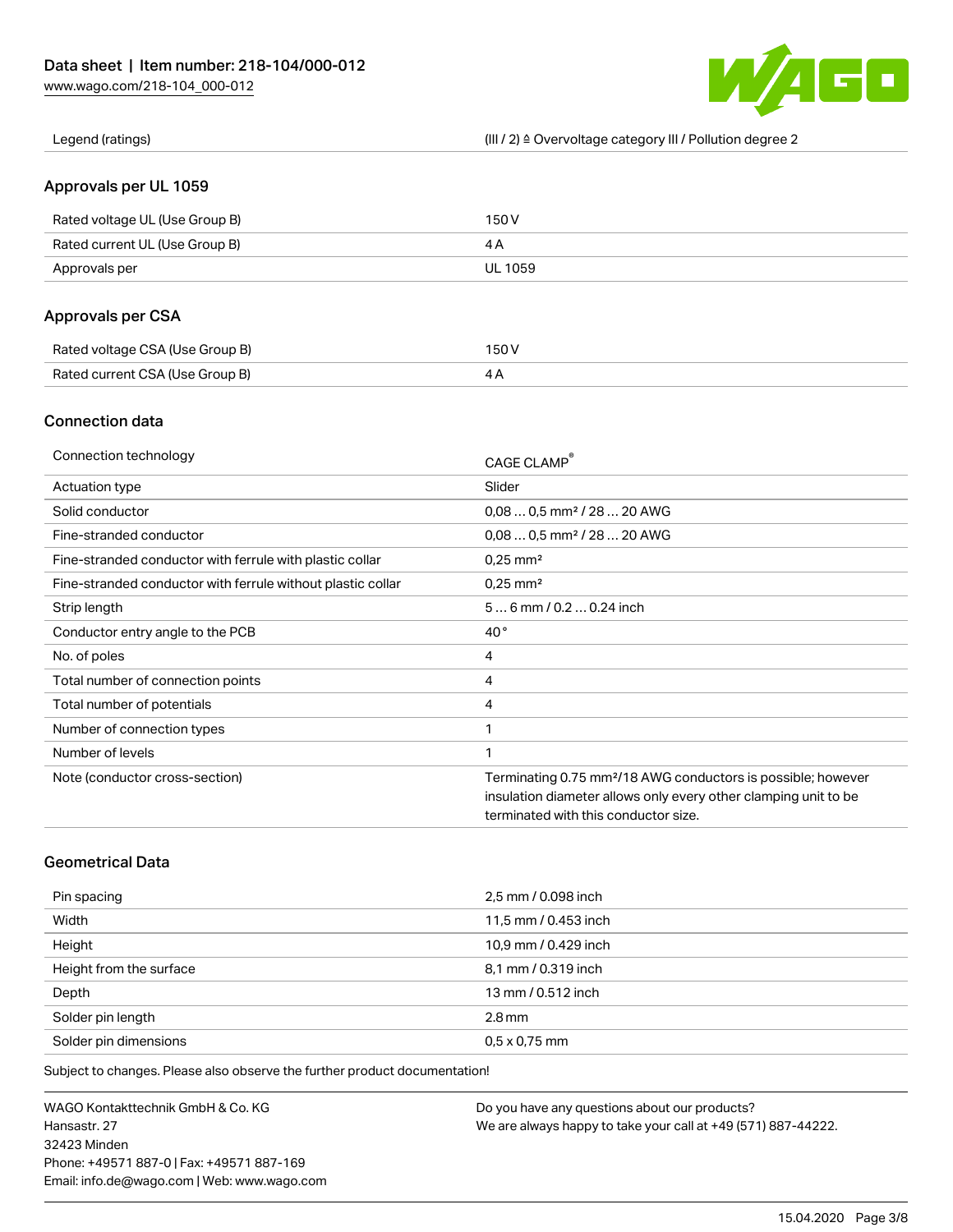

Drilled hole diameter (tolerance)  $1,1$   $(+0,1)$  mm

## PCB contact

| PCB contact                         | THT.                                     |
|-------------------------------------|------------------------------------------|
| Solder pin arrangement              | over the entire terminal strip (in-line) |
| Number of solder pins per potential |                                          |

## Material Data

| Color                       | orange                                |
|-----------------------------|---------------------------------------|
| Material group              |                                       |
| Insulating material         | Polyamide 66 (PA 66)                  |
| Flammability class per UL94 | V <sub>0</sub>                        |
| Clamping spring material    | Chrome nickel spring steel (CrNi)     |
| Contact material            | Electrolytic copper $(E_{\text{Cl}})$ |
| Contact plating             | tin-plated                            |
| Fire load                   | 0.019 MJ                              |
| Weight                      | 1.4g                                  |
|                             |                                       |

#### Environmental Requirements

| Limit temperature range | $-60+105 °C$ |
|-------------------------|--------------|
|                         |              |

#### Commercial data

| Product Group      | 4 (Printed Circuit) |
|--------------------|---------------------|
| Packaging type     | <b>BOX</b>          |
| Country of origin  | PL                  |
| <b>GTIN</b>        | 4044918877640       |
| Customs Tariff No. | 85369010000         |

## Approvals / Certificates

#### Country specific Approvals

|      |                                 |                                 | Certificate |
|------|---------------------------------|---------------------------------|-------------|
| Logo | Approval                        | <b>Additional Approval Text</b> | name        |
| Æ    | CSA<br>DEKRA Certification B.V. | C22.2 No. 158                   | 1565656     |

Subject to changes. Please also observe the further product documentation!

WAGO Kontakttechnik GmbH & Co. KG Hansastr. 27 32423 Minden Phone: +49571 887-0 | Fax: +49571 887-169 Email: info.de@wago.com | Web: www.wago.com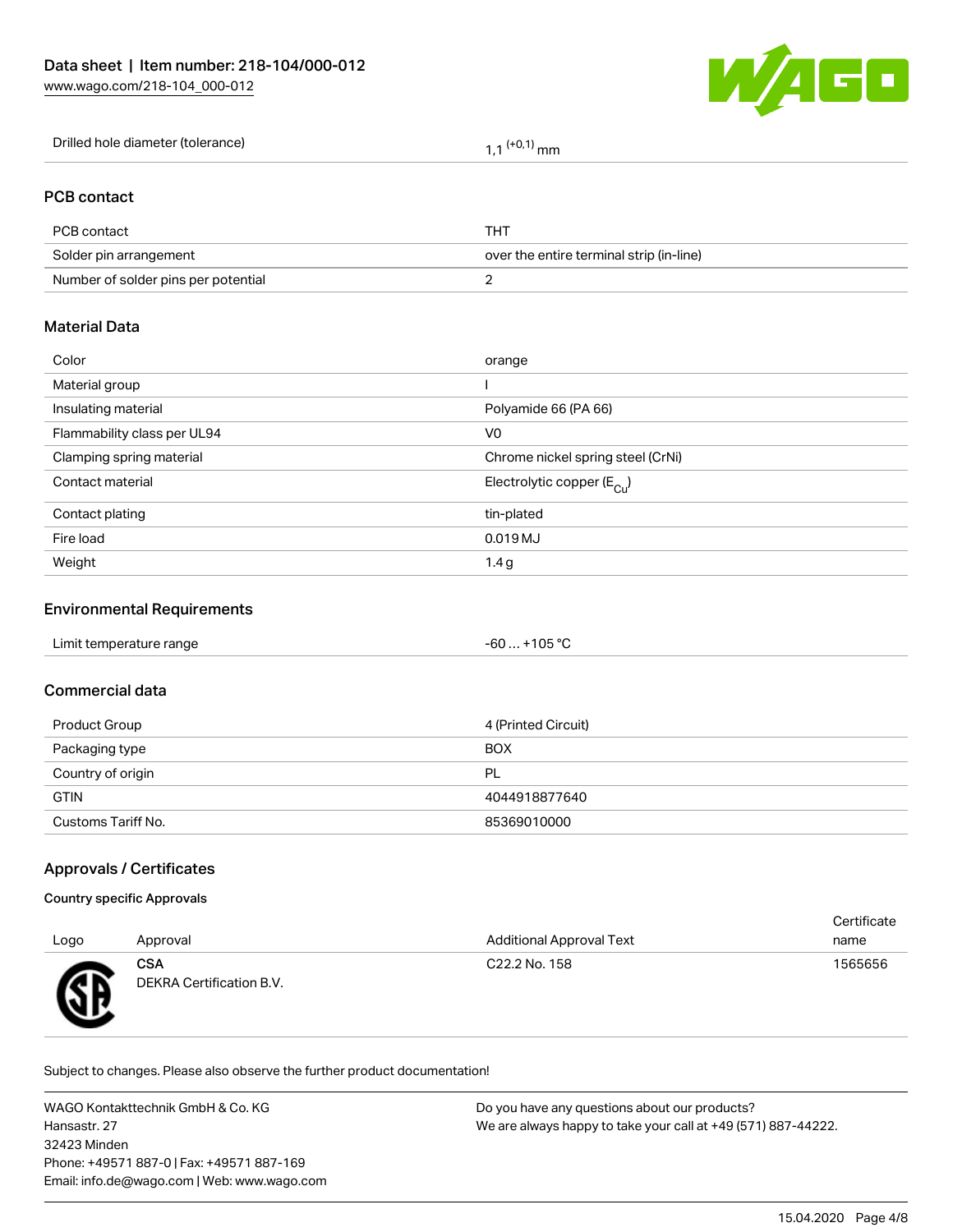

#### UL-Approvals

| Logo                               | Approval                      | <b>Additional Approval Text</b> | Certificate<br>name |
|------------------------------------|-------------------------------|---------------------------------|---------------------|
|                                    | UL                            | <b>UL 1059</b>                  | 20190630-           |
| J<br>$\overline{\phantom{a}}$<br>ı | UL International Germany GmbH |                                 | E45172              |

#### Counterpart

## Compatible products

|         | Item no.: 210-331/250-202                                                                                                                                          | www.wago.com/210-331             |  |
|---------|--------------------------------------------------------------------------------------------------------------------------------------------------------------------|----------------------------------|--|
|         | Marking strips; as a DIN A4 sheet; MARKED; 1-16 (400x); Height of marker strip: 2.3 mm/0.091 in; Strip<br>length 182 mm; Horizontal marking; Self-adhesive; white  | $/250 - 202$                     |  |
|         | Item no.: 210-331/250-204                                                                                                                                          | www.wago.com/210-331             |  |
|         | Marking strips; as a DIN A4 sheet; MARKED; 17-32 (400x); Height of marker strip: 2.3 mm/0.091 in; Strip<br>length 182 mm; Horizontal marking; Self-adhesive; white | /250-204                         |  |
|         | Item no.: 210-331/250-206                                                                                                                                          |                                  |  |
|         | Marking strips; as a DIN A4 sheet; MARKED; 33-48 (400x); Height of marker strip: 2.3 mm/0.091 in; Strip<br>length 182 mm; Horizontal marking; Self-adhesive; white | www.wago.com/210-331<br>/250-206 |  |
|         | Item no.: 210-331/250-207                                                                                                                                          |                                  |  |
|         | Marking strips; as a DIN A4 sheet; MARKED; 1-48 (100x); Height of marker strip: 2.3 mm/0.091 in; Strip<br>length 182 mm; Horizontal marking; Self-adhesive; white  | www.wago.com/210-331<br>/250-207 |  |
| tools   |                                                                                                                                                                    |                                  |  |
|         | Item no.: 210-647                                                                                                                                                  | www.wago.com/210-647             |  |
|         | Operating tool; Blade: 2.5 x 0.4 mm; with a partially insulated shaft                                                                                              |                                  |  |
|         | Item no.: 210-719                                                                                                                                                  |                                  |  |
|         | Operating tool; Blade: 2.5 x 0.4 mm; with a partially insulated shaft                                                                                              | www.wago.com/210-719             |  |
| ferrule |                                                                                                                                                                    |                                  |  |
|         | Item no.: 216-131                                                                                                                                                  |                                  |  |
|         | Ferrule; Sleeve for 0.25 mm <sup>2</sup> / AWG 24; uninsulated; electro-tin plated                                                                                 | www.wago.com/216-131             |  |
|         | Item no.: 216-151                                                                                                                                                  |                                  |  |
|         | Ferrule; Sleeve for 0.25 mm <sup>2</sup> / AWG 24; uninsulated; electro-tin plated                                                                                 | www.wago.com/216-151             |  |

WAGO Kontakttechnik GmbH & Co. KG Hansastr. 27 32423 Minden Phone: +49571 887-0 | Fax: +49571 887-169 Email: info.de@wago.com | Web: www.wago.com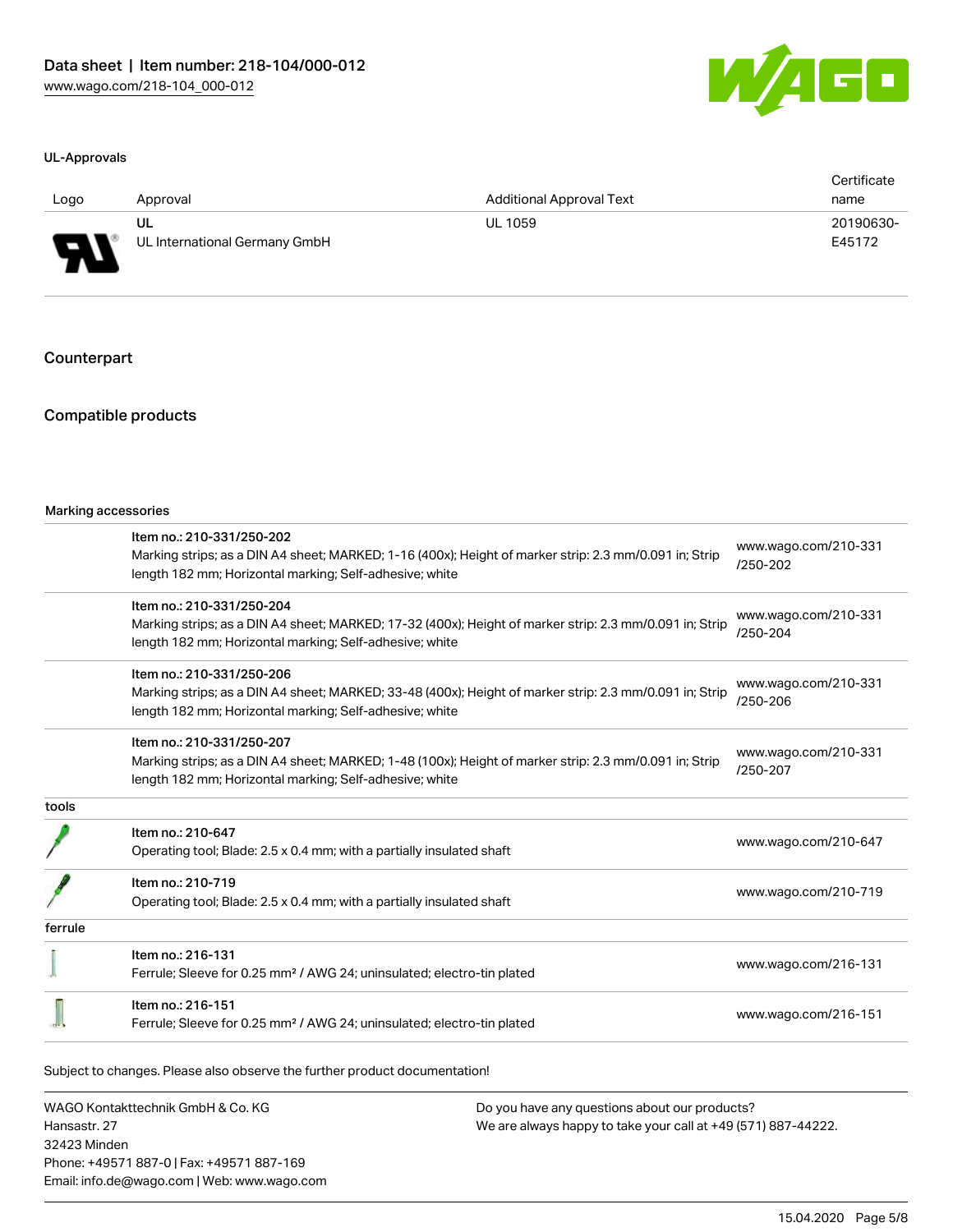[www.wago.com/218-104\\_000-012](http://www.wago.com/218-104_000-012)



|                                                                             | Item no.: 216-301<br>Ferrule; Sleeve for 0.25 mm <sup>2</sup> / AWG 24; insulated; electro-tin plated; yellow<br>Item no.: 216-321<br>Ferrule; Sleeve for 0.25 mm <sup>2</sup> / AWG 24; insulated; electro-tin plated; yellow |             |               | www.wago.com/216-301<br>www.wago.com/216-321 |  |
|-----------------------------------------------------------------------------|--------------------------------------------------------------------------------------------------------------------------------------------------------------------------------------------------------------------------------|-------------|---------------|----------------------------------------------|--|
|                                                                             |                                                                                                                                                                                                                                |             |               |                                              |  |
| check                                                                       |                                                                                                                                                                                                                                |             |               |                                              |  |
| Item no.: 735-500<br>Test pin; 1 mm Ø; with solder connection for test wire |                                                                                                                                                                                                                                |             |               | www.wago.com/735-500                         |  |
| <b>Downloads</b>                                                            |                                                                                                                                                                                                                                |             |               |                                              |  |
| Documentation                                                               |                                                                                                                                                                                                                                |             |               |                                              |  |
| <b>Additional Information</b><br>Technical explanations                     |                                                                                                                                                                                                                                | Apr 3, 2019 | pdf<br>3.6 MB | Download                                     |  |
| <b>CAD/CAE-Data</b>                                                         |                                                                                                                                                                                                                                |             |               |                                              |  |
| CAD data                                                                    |                                                                                                                                                                                                                                |             |               |                                              |  |
| 2D/3D Models 218-104/000-012                                                |                                                                                                                                                                                                                                | <b>URL</b>  | Download      |                                              |  |
| <b>PCB Design</b>                                                           |                                                                                                                                                                                                                                |             |               |                                              |  |
|                                                                             | Symbol and Footprint 218-104/000-012<br>CAx data for your PCB design, consisting of "schematic symbols and PCB footprints",<br>allow easy integration of the WAGO component into your development environment.                 |             | <b>URL</b>    | Download                                     |  |
| Supported formats:                                                          |                                                                                                                                                                                                                                |             |               |                                              |  |
|                                                                             | Accel EDA 14 & 15                                                                                                                                                                                                              |             |               |                                              |  |
| a s                                                                         | Altium 6 to current version                                                                                                                                                                                                    |             |               |                                              |  |
|                                                                             | Cadence Allegro                                                                                                                                                                                                                |             |               |                                              |  |
|                                                                             | DesignSpark                                                                                                                                                                                                                    |             |               |                                              |  |
|                                                                             | Eagle Libraries                                                                                                                                                                                                                |             |               |                                              |  |
| KiCad<br>п                                                                  |                                                                                                                                                                                                                                |             |               |                                              |  |
|                                                                             | <b>Mentor Graphics BoardStation</b>                                                                                                                                                                                            |             |               |                                              |  |
|                                                                             | Mentor Graphics Design Architect                                                                                                                                                                                               |             |               |                                              |  |
| T.                                                                          | Mentor Graphics Design Expedition 99 and 2000                                                                                                                                                                                  |             |               |                                              |  |
|                                                                             | OrCAD 9.X PCB and Capture                                                                                                                                                                                                      |             |               |                                              |  |
|                                                                             | PADS PowerPCB 3, 3.5, 4.X, and 5.X                                                                                                                                                                                             |             |               |                                              |  |
|                                                                             |                                                                                                                                                                                                                                |             |               |                                              |  |

WAGO Kontakttechnik GmbH & Co. KG Hansastr. 27 32423 Minden Phone: +49571 887-0 | Fax: +49571 887-169 Email: info.de@wago.com | Web: www.wago.com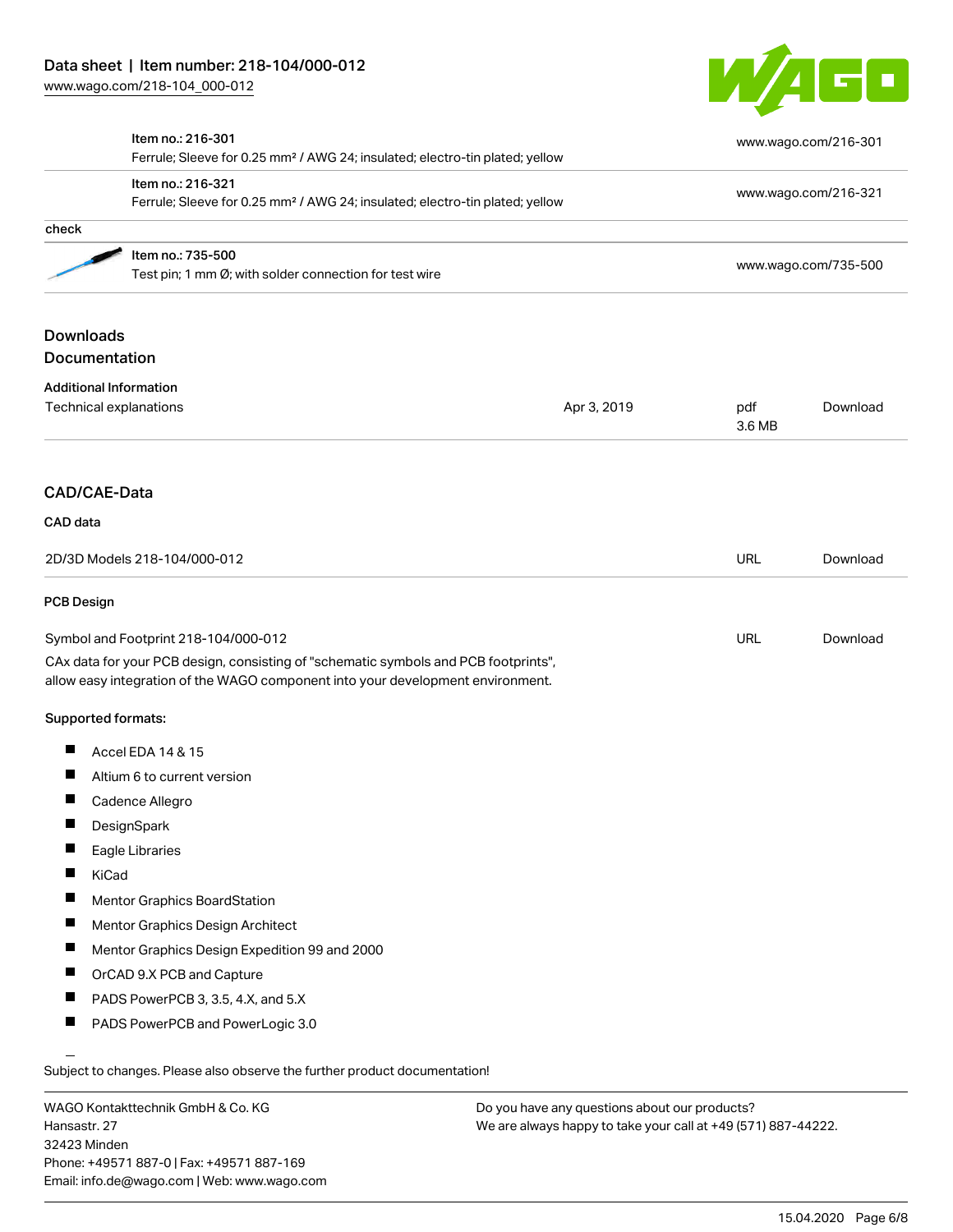- $\blacksquare$ PCAD 2000, 2001, 2002, 2004, and 2006
- $\blacksquare$ Pulsonix 8.5 or newer
- $\blacksquare$ STL
- $\blacksquare$ 3D STEP
- П TARGET 3001!
- П View Logic ViewDraw
- П Quadcept
- $\blacksquare$ Zuken CadStar 3 and 4
- $\blacksquare$ Zuken CR-5000 and CR-8000

PCB Component Libraries (EDA), PCB CAD Library Ultra Librarian

#### Installation Notes

Conductor termination



Terminating stranded conductors in confined spaces requires a great deal of patience, unless you use the new 218 Series PCB Terminal Strips. The clamping units of these strips can be held open during termination process via integrated locking slide.



Terminating 0.75 mm² (18 AWG) conductors is possible; however, insulation diameter allows only every other clamping unit to be terminated with this conductor size.



Conductor termination: To momentarily open the clamping unit, use screwdriver and then insert a stripped conductor. To open clamping unit for an extended period, move locking slide toward conductor entry hole. Then fully insert stripped conductor and move locking slide back to original position (also possible to perform with fingernail).

Subject to changes. Please also observe the further product documentation!

WAGO Kontakttechnik GmbH & Co. KG Hansastr. 27 32423 Minden Phone: +49571 887-0 | Fax: +49571 887-169 Email: info.de@wago.com | Web: www.wago.com